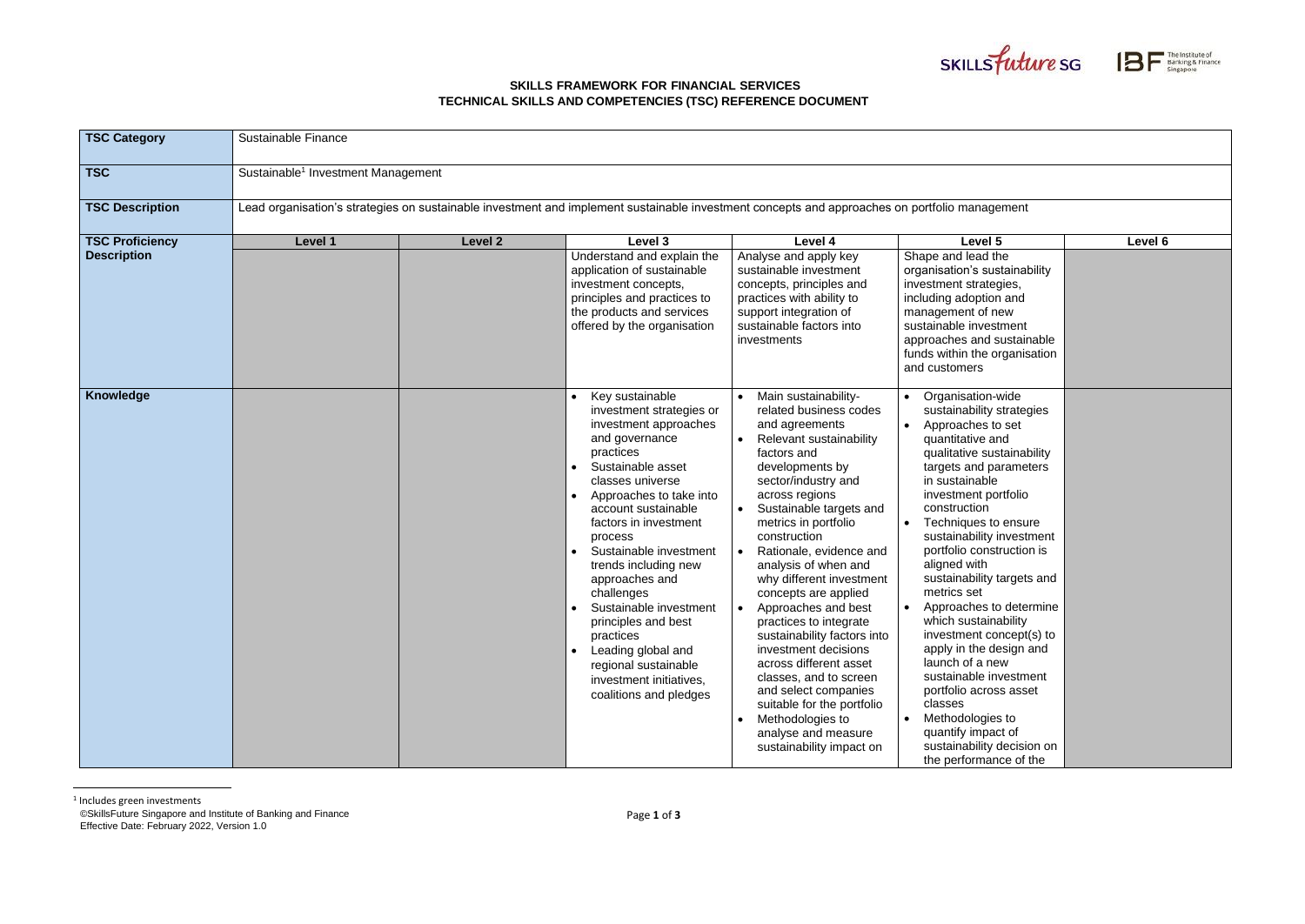©SkillsFuture Singapore and Institute of Banking and Finance Effective Date: February 2022, Version 1.0

## **SKILLS FRAMEWORK FOR FINANCIAL SERVICES TECHNICAL SKILLS AND COMPETENCIES (TSC) REFERENCE DOCUMENT**





|                  |  |                                          |                                                                                                                                                                                                                                                                                                                                                                         | $\bullet$<br>$\bullet$              | the valuation of the<br>invested company<br>Approaches to interpret<br>and apply structured and<br>unstructured<br>sustainability data for<br>use in sustainable<br>investment processes<br>across asset classes<br>Approaches to ensure<br>organisation's<br>sustainable investment<br>processes are aligned<br>with international<br>standards and best<br>practices                                                                                                                                                                                                                                                                                                                                                                                        | $\bullet$              | sustainable investment<br>portfolio vis-a-vis other<br>investment factors where<br>relevant<br>Methodologies to<br>quantify impact of<br>sustainability decision on<br>the invested company<br>and global green and<br>sustainability outcomes                                                                                                                                                                                                                                                                                                                                                                                                                                                                                    |
|------------------|--|------------------------------------------|-------------------------------------------------------------------------------------------------------------------------------------------------------------------------------------------------------------------------------------------------------------------------------------------------------------------------------------------------------------------------|-------------------------------------|---------------------------------------------------------------------------------------------------------------------------------------------------------------------------------------------------------------------------------------------------------------------------------------------------------------------------------------------------------------------------------------------------------------------------------------------------------------------------------------------------------------------------------------------------------------------------------------------------------------------------------------------------------------------------------------------------------------------------------------------------------------|------------------------|-----------------------------------------------------------------------------------------------------------------------------------------------------------------------------------------------------------------------------------------------------------------------------------------------------------------------------------------------------------------------------------------------------------------------------------------------------------------------------------------------------------------------------------------------------------------------------------------------------------------------------------------------------------------------------------------------------------------------------------|
| <b>Abilities</b> |  | which may be<br>contradictory<br>process | <b>Explain the different</b><br>sustainable investment<br>approaches and its<br>application to the<br>organisation's portfolio<br>strategies to customers<br>Identify the appropriate<br>sustainable investment<br>concepts that can be<br>applied together, and<br>Research and support<br>the inclusion of<br>sustainability factors in<br>the portfolio construction | $\bullet$<br>$\bullet$<br>$\bullet$ | Assess and explain the<br>different sustainable<br>investment approaches<br>and provide suitable<br>recommendations to<br>customers<br>Research and analyse<br>sustainability industry<br>trends and the impact on<br>the sustainable<br>investment portfolio's<br>performance and risk<br>Research and<br>recommend companies<br>for inclusion into a<br>sustainable investment<br>portfolio<br>Support the alignment of<br>sustainable investment<br>portfolio with the<br>sustainability targets and<br>metrics set for the<br>portfolio<br>Ensure that strategies<br>and investment<br>processes are compliant<br>with international<br>standards and best<br>practices<br>Support the monitoring,<br>reporting and conduct of<br>performance attribution | $\bullet$<br>$\bullet$ | Identify new and<br>emerging sustainability<br>considerations and<br>issues<br>Lead the factoring of<br>these new issues and<br>trends into the<br>investment strategy's<br>portfolio construction<br>Set material sustainable<br>targets, metrics and<br>outcomes for the green<br>and sustainable<br>investment portfolio<br>Lead the inclusion of<br>sustainability<br>factors and approaches<br>in existing strategies,<br>whilst ensuring<br>alignment of sustainable<br>outcomes with targets<br>set client's requirements<br>Enhance the<br>sustainability<br>performance of the<br>portfolio<br>Pioneer and launch new<br>sustainable investment<br>portfolios, whilst<br>ensuring alignment with<br>sustainable outcomes |

| sustainable investment<br>portfolio vis-a-vis other<br>investment factors where<br>relevant<br>Methodologies to<br>quantify impact of<br>sustainability decision on<br>the invested company<br>and global green and<br>sustainability outcomes                                                                                                                                                                                                                                                                                                                                                                                                                                                                                    |  |
|-----------------------------------------------------------------------------------------------------------------------------------------------------------------------------------------------------------------------------------------------------------------------------------------------------------------------------------------------------------------------------------------------------------------------------------------------------------------------------------------------------------------------------------------------------------------------------------------------------------------------------------------------------------------------------------------------------------------------------------|--|
| Identify new and<br>emerging sustainability<br>considerations and<br>issues<br>Lead the factoring of<br>these new issues and<br>trends into the<br>investment strategy's<br>portfolio construction<br>Set material sustainable<br>targets, metrics and<br>outcomes for the green<br>and sustainable<br>investment portfolio<br>Lead the inclusion of<br>sustainability<br>factors and approaches<br>in existing strategies,<br>whilst ensuring<br>alignment of sustainable<br>outcomes with targets<br>set client's requirements<br>Enhance the<br>sustainability<br>performance of the<br>portfolio<br>Pioneer and launch new<br>sustainable investment<br>portfolios, whilst<br>ensuring alignment with<br>sustainable outcomes |  |